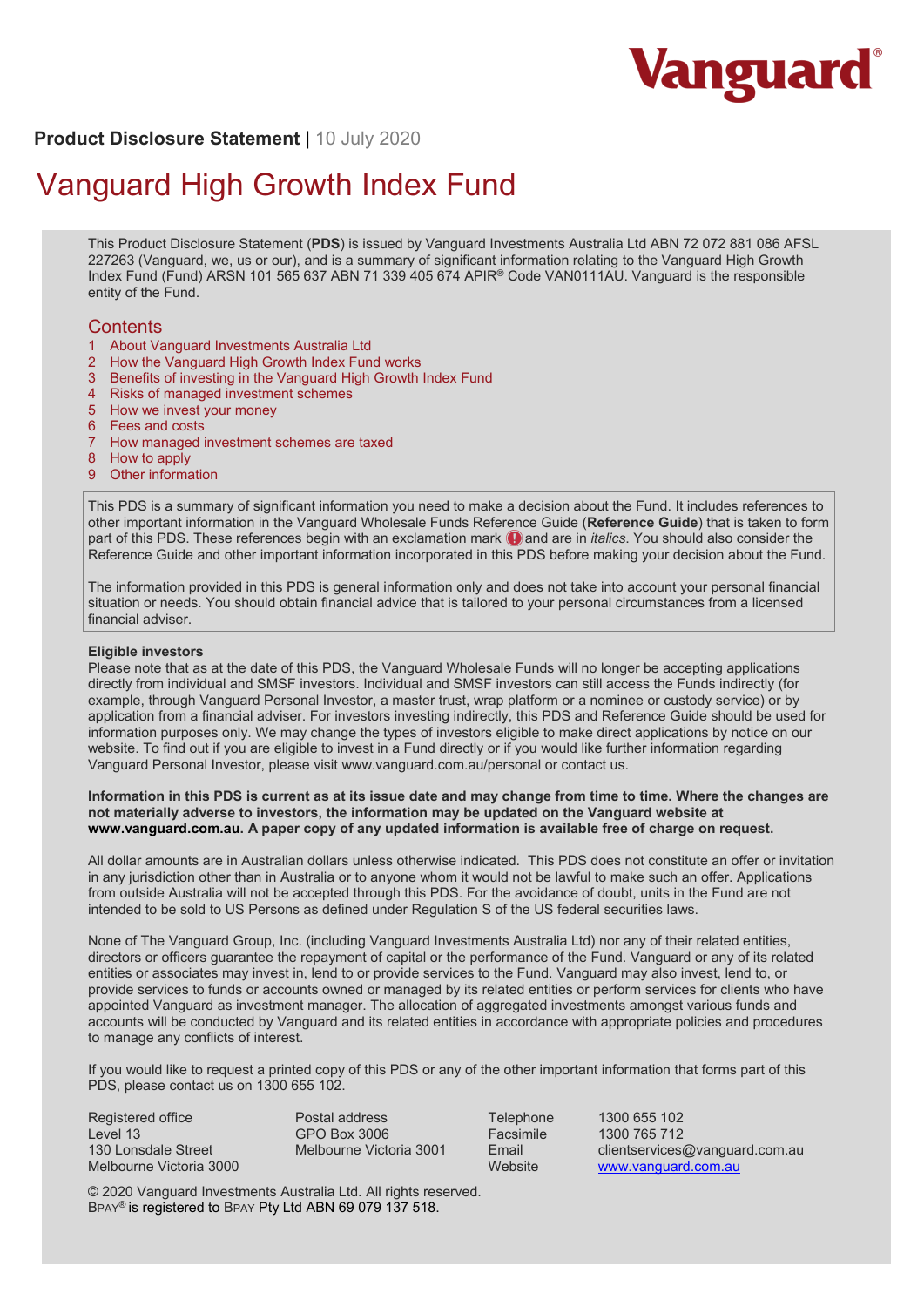# 1. About Vanguard Investments Australia Ltd

Vanguard Investments Australia Ltd ("Vanguard") is a wholly owned subsidiary of The Vanguard Group, Inc. The Vanguard Group, Inc. is one of the world's largest global investment management companies, with more than AUD \$8.6 trillion in assets under management as of 31 March 2020. In Australia, Vanguard has been serving financial advisers, retail clients and institutional investors for more than 20 years.

Vanguard is the responsible entity of the Fund. As responsible entity, Vanguard is solely responsible for the management and administration of the Fund. Vanguard is also the investment manager for the Fund has appointed other entities within the Vanguard group of companies to provide investment management related services to the Fund (and/or underlying funds). Investors will be notified of any future change in the investment manager of the Fund and this PDS will be updated accordingly.

The Fund holds units in other Vanguard funds (underlying funds) and is not expected to hold other securities in its own right. As such, the Fund operates without a separate custodian. The assets of the Fund are held by Vanguard as the responsible entity on trust for investors.

# 2. How the Vanguard High Growth Index Fund works

The Fund is a registered managed investment scheme. When you contribute money to a registered managed investment scheme, your money is pooled together with other people's money. Vanguard invests that money and manages the assets of the Fund on behalf of all scheme members. The Australian Securities & Investments Commission (ASIC) has a website www.moneysmart.gov.au that has more information about managed investment schemes.

The Fund is divided into units. As an investor, you acquire units in the Fund. A unit represents a beneficial interest in the assets of the Fund as a whole (but not to any particular asset). Under the Fund's constitution, Vanguard is permitted to establish different classes of units.

This PDS relates only to the wholesale class of units of the Fund.

# Unit prices

The value of a unit is determined by dividing the net asset value for the Fund (total assets less total liabilities) by the number of units on issue in that Fund at the time of valuation.

Units are usually valued daily, except on public holidays, if the market is closed or the Fund is suspended. The value of units will change from time to time as the market value of the assets in the Fund rises or falls. The price you pay when contributing to the Fund (buying units) or receive when withdrawing from the Fund (selling units) is calculated as follows:

- Buy price = net asset value per unit plus the buy spread
- Sell price = net asset value per unit minus the sell spread

The buy/sell spread for the Fund is Vanguard's reasonable estimate of the transaction costs that the Fund may incur to buy and sell assets when investing contributions and funding withdrawals. The buy/sell spreads are paid to the Fund to meet these expenses and are not received by Vanguard. Please refer to section 6. "Fees and costs" for any buy/sell spreads applicable to the Fund. For information on unit prices visit our website or contact Client Services on 1300 655 102.

## Applications and withdrawals

Investors can acquire wholesale class units by completing the relevant application process. Subject to the minimum requirements in the table below and other applicable terms and conditions, you can increase your investment at any time by buying more units or decrease your investment by withdrawing or transferring some of your units.

| Initial investment    | \$500,000 <sup>A</sup> |
|-----------------------|------------------------|
| Additional investment | \$5,000                |
| Withdrawal            | \$1.000                |
| Transfer              | \$500.000 <sup>B</sup> |
| Account balance       | Nilc                   |

A Vanguard may accept a lesser amount at its discretion.

B Vanguard may allow you to transfer your units in the Fund to another person in Australia.

<sup>C</sup> Vanguard may impose a minimum account balance in the future.

In most circumstances, Vanguard permits investments via BPAY®.

Investors can request the withdrawal of all or part of their investment in the Fund by providing us with a withdrawal request. Withdrawals from the Fund are normally paid within three business days, however the constitution for the Fund allows withdrawal proceeds to be paid within a longer period. In some circumstances, including where there is a closure of a relevant market or exchange, a freeze on or suspension of withdrawals or during the first ten business days of July each year due to end of financial year activities for the Fund, members may not be able to withdraw their funds within the usual period upon request.

## Fund distributions

Distributions may include income earned by the Fund or any other amounts that Vanguard considers appropriate for distribution. As at the date of this PDS, Vanguard intends for the distributions made by the Fund to be based on the taxable income earned by the Fund for each year. The income of the Fund will generally include income earned on holding and disposing of the assets of the Fund.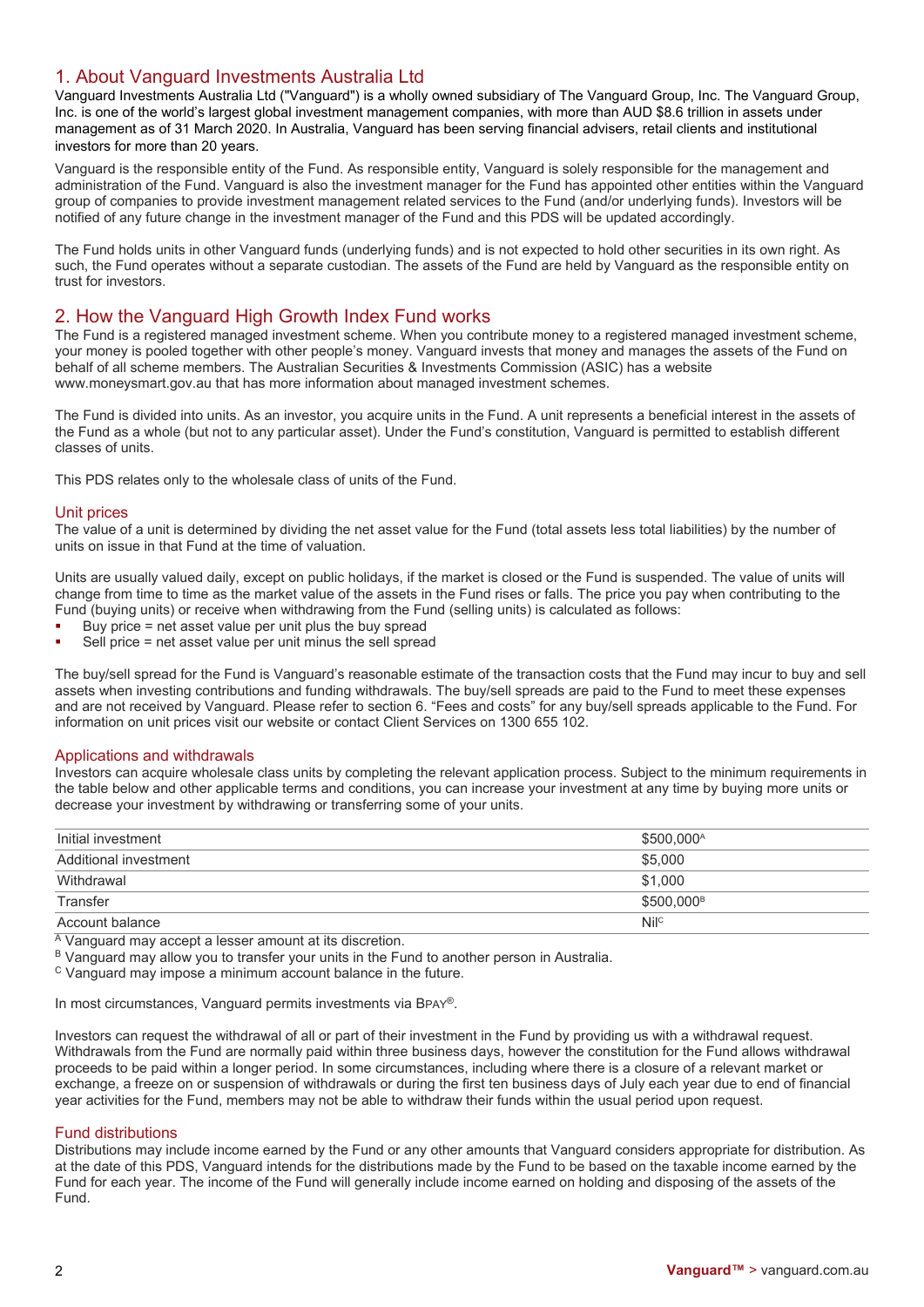Where the Fund is an AMIT (see further "Taxation" section below), as distributions for each period may be based on estimates or exclude certain types of income, the amount distributed may differ to the income attributed to investors for tax purposes. Any income of the Fund that is not distributed for the period will either be held back for distribution in a later period in the same financial year, or accumulated in the Fund. Vanguard may from time to time, review its approach to distributions and elect to distribute on an alternative basis.

Distributions will generally be made on a quarterly basis, however Vanguard may elect to distribute at other times. Distributions will normally be paid within 10 business days following the end of the distribution period. The amount of distributions will vary from period to period and there may be periods in which no distribution is made. If this should occur, details will be available on our website. Distributions are calculated on a per unit basis and will be paid to investors based on the number and class of units held as at the end of the distribution period.

You can choose to have your distributions:

- reinvested in additional units; or
- paid directly to a nominated Australian bank account.

If you do not make a choice, distributions will be automatically reinvested in additional units in the Fund. Where your distribution is reinvested, the units you receive will be issued to you without a buy spread being added to the price you pay for those units. Vanguard reserves the right to reinvest any distributions following the death of the investor even if the investor's representative requests the distributions to be credited to an Australian bank account.

You may change your choice for distribution payments by completing a Change of Details Form located on our website. To ensure that the change to your distribution payments is effective for an upcoming distribution period, you should submit a Change of Details Form to Vanguard at least 5 business days before the end of that distribution period.

*You should read the important information about applications, withdrawals (including BPAY® and transfers) and unit pricing in the Reference Guide before making a decision. Go to sections "Applications", "Withdrawals" and "Unit pricing" of the Reference Guide located at www.vanguard.com.au/offerdocuments. The material relating to applications, withdrawals and unit pricing in the Reference Guide may change between the time when you read this PDS and the day when you acquire the product.*

## Indirect investors

You may invest in the Fund offered in this PDS indirectly (for example, through a master trust, wrap platform or a nominee or a custody service). If you invest in this manner certain information in this PDS may not be relevant to you such as: applications and withdrawals, Fund distributions, investor communication, fees and costs, how to open an account and cooling off rights. You should consult the offer document or client agreement through which you have invested.

# 3. Benefits of investing in the Vanguard High Growth Index Fund

The significant features and benefits of investing in the Fund include:

- Competitive long-term performance Vanguard's investment approach provides investors with an efficient way to capture longterm market performance.
- Diversification The Fund provides exposure to a diversified portfolio of securities, which means the Fund is less exposed to the performance fluctuations of individual securities. This moderates the volatility of the portfolio and 'smooths out' investment returns over time. The Fund provides exposure to a wide selection of available securities in the relevant index, generally holding significantly more securities than most active funds with the same benchmark. From time to time, however, the number of securities in a given index may reduce due to factors such as index rebalancing.
- Tax efficiency Vanguard's buy and hold strategy means that securities are generally held within a portfolio over a long period of time. If certain securities are held for more than 12 months, any capital gain (if applicable) on the disposal of those securities may be reduced under the capital gains tax discount rules - a tax efficient outcome for eligible investors.
- Low cost investing The Fund has low ongoing fees as we strive to minimise the costs of managing and operating the Fund. The Fund typically has low portfolio turnover resulting in low trading costs such as brokerage and other transaction costs.

The significant features and benefits of investing with Vanguard include:

- Stability and experience The Vanguard Group, Inc. established the world's first index mutual fund for individual investors in 1976 and has been a leader in low cost index investing ever since. In Australia, Vanguard leverages the scale, experience and resources of our established global business. Investing in the Fund allows you to access the knowledge and skill of Vanguard as a specialist investment manager.
- Client focus The Vanguard Group, Inc. was founded on a simple but revolutionary idea that an investment company should manage the funds it offers in the sole interest of its clients. From rigorous risk management to transparent pricing to plain talk communications, we put our clients' interest first.
- Low costs Investors can't control the markets, but they can control the costs of investing. Providing low cost investments isn't a pricing strategy for us. It's how we do business. Vanguard's scale also helps to keep costs low.

# 4. Risks of managed investment schemes

All investments carry risk. It is important to keep in mind one of the principles of investing: the highest long-term returns may also carry the highest level of short-term risk. Different investment strategies carry different levels of risk, depending on the assets that make up the investment strategy.

It is important to understand that the value of the investments may go up and down, investment returns are not guaranteed and investors may lose some of their money. The level of returns may vary and future returns may differ from past returns. Laws affecting registered managed investment schemes may change in the future. The appropriate level of risk for each person depends on a range of factors, including age, investment time frame, where other parts of the investor's wealth are invested and the investor's risk tolerance.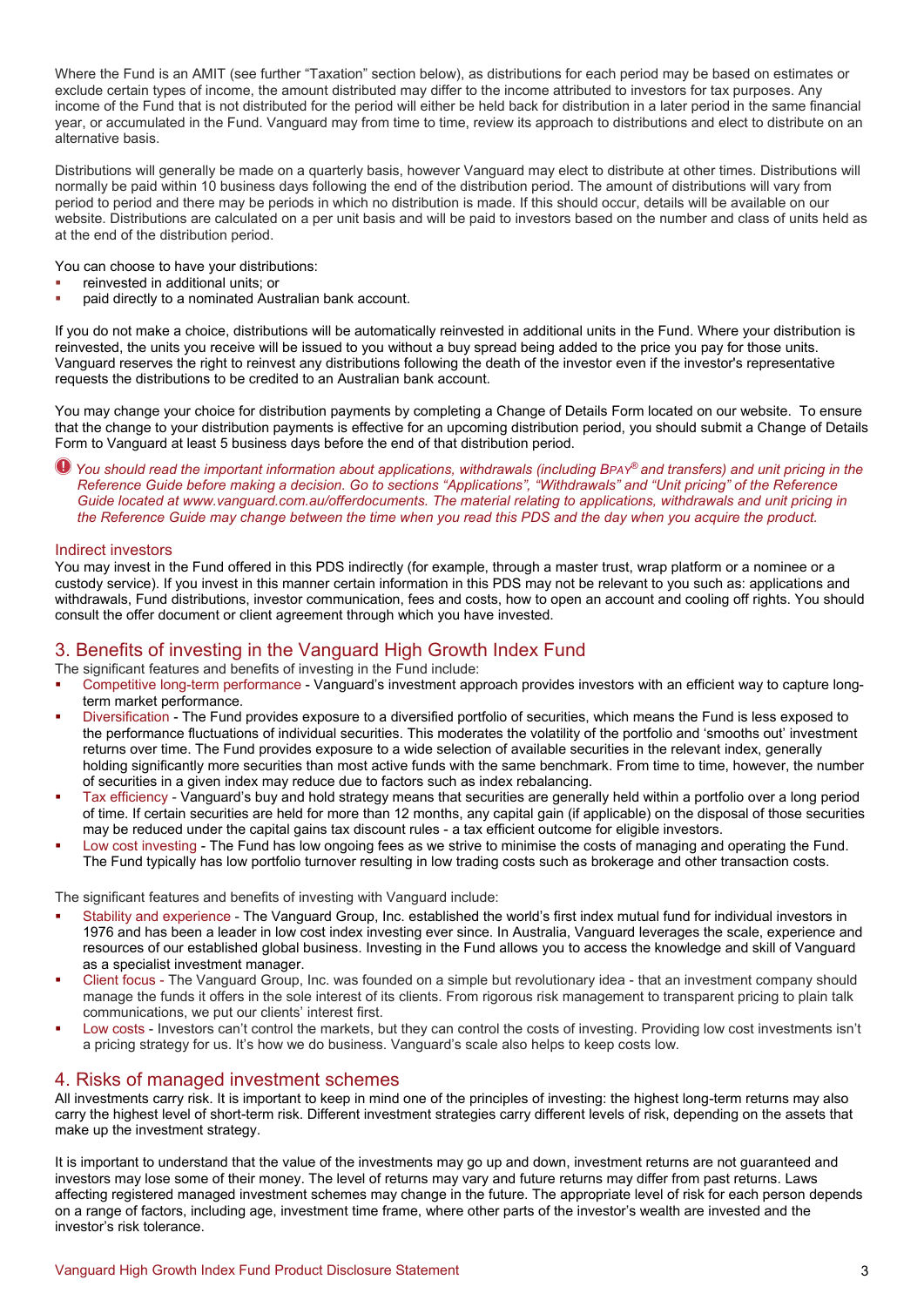# Significant risks of investing in the Fund

There is no guarantee that the value of your initial investment will be maintained. In other words, the value of your investment may rise or fall. Significant investment risks include:

- Market risk Market risk is the possibility that market returns will overall decline. Financial markets tend to move in cycles, with periods of rising prices and periods of falling prices. It is important to note that the value of your investment can be directly or indirectly impacted and that you may not get back what you invested in the Fund.
- Index inaccuracy risk The index providers of the underlying funds do not generally accept liability for the accuracy or completeness of the index data. There is a risk that an index provider makes errors in the construction of an index which may not be identified and corrected for a period of time. Vanguard does not provide a warranty or guarantee for index provider errors. Therefore, the gains, losses, or costs associated with index provider errors will be borne by the relevant underlying funds and their unitholders including the Fund.
- Security specific risk The prices of securities the Fund invests in, either directly or indirectly (through a holding in another investment vehicle) can rise or fall independently of changes in the broad market. The Fund (and the underlying funds) are generally well protected from security specific risk through diversifying its holdings across a wide selection of available securities in the index.
- Derivative risk A derivative is a contract or financial product that derives its price from one or more underlying assets, reference rates or indexes. Derivatives are generally used as an instrument to gain market exposure or to hedge risk; however they also create exposure to additional risks. These additional risks include the possibility that the value of the derivative may fail to move in line with the underlying asset, the potential lack of liquidity of the derivative, or that the parties to the derivative contract may not be able to meet their obligations. Derivative contracts are not used to leverage the assets of the Fund or underlying funds.
- Credit risk The issuer of fixed interest or debt securities may fail to pay interest and principal in a timely manner, or negative perceptions of the issuer's ability to make such payments may cause the price, and therefore value, of those securities to decline.
- Counterparty risk The risk that the Fund (or its underlying funds) may incur a loss due to the failure of a counterparty to meet their obligations under a contract. The Fund's counterparties may include brokers, clearing houses and other agents. In relation to securities lending, there is a risk that a borrower defaults on its obligations to return securities. This may in turn lead to collateral and liquidity risks if the value of the collateral and/or liquidity of the replacement securities decreases. Vanguard seeks to mitigate the risks of its securities lending program through strict credit monitoring and requiring the provision of highly liquid collateral. See "Securities Lending" in section 5 for more information.
- Regulatory risk There is a risk that the Fund may be adversely impacted by a change in laws and regulations governing a security, sector or financial market, including in relation to tax. Regulatory risk may be higher when investing internationally due to the nature and actions of particular legal systems and/or regimes in effect.
- Fund risk Managed funds, in simple terms, pool the money of many individual investors. Therefore, investing in a managed fund may give rise to different outcomes as compared to investing in the underlying securities directly. As an investor in the Fund, your investment returns may be impacted by the applications and withdrawals of other investors, the fees and costs imposed by the fund manager and different tax outcomes related to the tax laws applicable to the Fund. In addition, there is a risk that Vanguard could be replaced as the responsible entity and/or investment manager for the Fund, or the Fund could terminate.
- Manager risk The Fund (or its underlying funds) may fail to meet its investment objective due to Vanguard's (including where relevant, any related entities') investment selection or implementation processes which may cause the Fund to underperform its benchmark or other funds with a similar investment strategy.
- Operational risk There is a risk that Vanguard, or another service provider, will fail to adequately administer or report accurately in relation to the Fund or your investment in the Fund. There is also a risk that circumstances beyond Vanguard's control may prevent it from managing the Fund in accordance with its investment strategy. Such occurrences may include strikes, industrial disputes, fires, war, civil disturbance, terrorist acts, state emergencies and epidemics in Australia or in the countries where the underlying securities are held.
- Currency risk There is the chance that the value of a foreign investment, measured in Australian dollars, will decrease because of unfavourable changes in currency exchange rates. The underlying hedged funds mitigate currency risk by utilising forward foreign exchange contracts to hedge its currency exposure. Forward foreign exchange contracts are subject to derivative risk – please refer to 'Derivative Risk' for further information.
- Emerging markets risk Emerging markets are typically considered more volatile than developed markets because, among other factors, emerging markets can have greater custodial and operational risks; less developed legal, regulatory, and accounting systems; and greater political, social, and economic instability than developed markets.
- Distribution risk Forward foreign exchange contracts are used to manage currency risk for the underlying hedged funds. The return of these funds are thus relatively unaffected by currency fluctuations. However, currency hedging involves costs and implementation risks due to the volatility of currency and securities markets, and this volatility may impact distributions from the underlying hedged funds. For example, when the Australian dollar is appreciating relative to other currencies, the gains from currency hedging may result in significant additional income being distributed by the underlying hedged funds (unless, where the fund is an AMIT, Vanguard determines to accumulate this additional income). Conversely, when the Australian dollar is depreciating relative to other currencies, the losses from currency hedging can totally offset other income received by the underlying hedged funds, which may result in no distribution for the period (unless Vanguard determines to make a cash distribution in any event)
- Interest rate risk The value of fixed income securities may fluctuate as a result of changes in market interestrates. Generally, fixed income security values may fall when market interest rates rise. Conversely, when market interest rates fall, fixed income security values may rise. The degree of change varies depending on the term of the securities. Longer term securities are generally more impactedby interest rate risk than short term securities.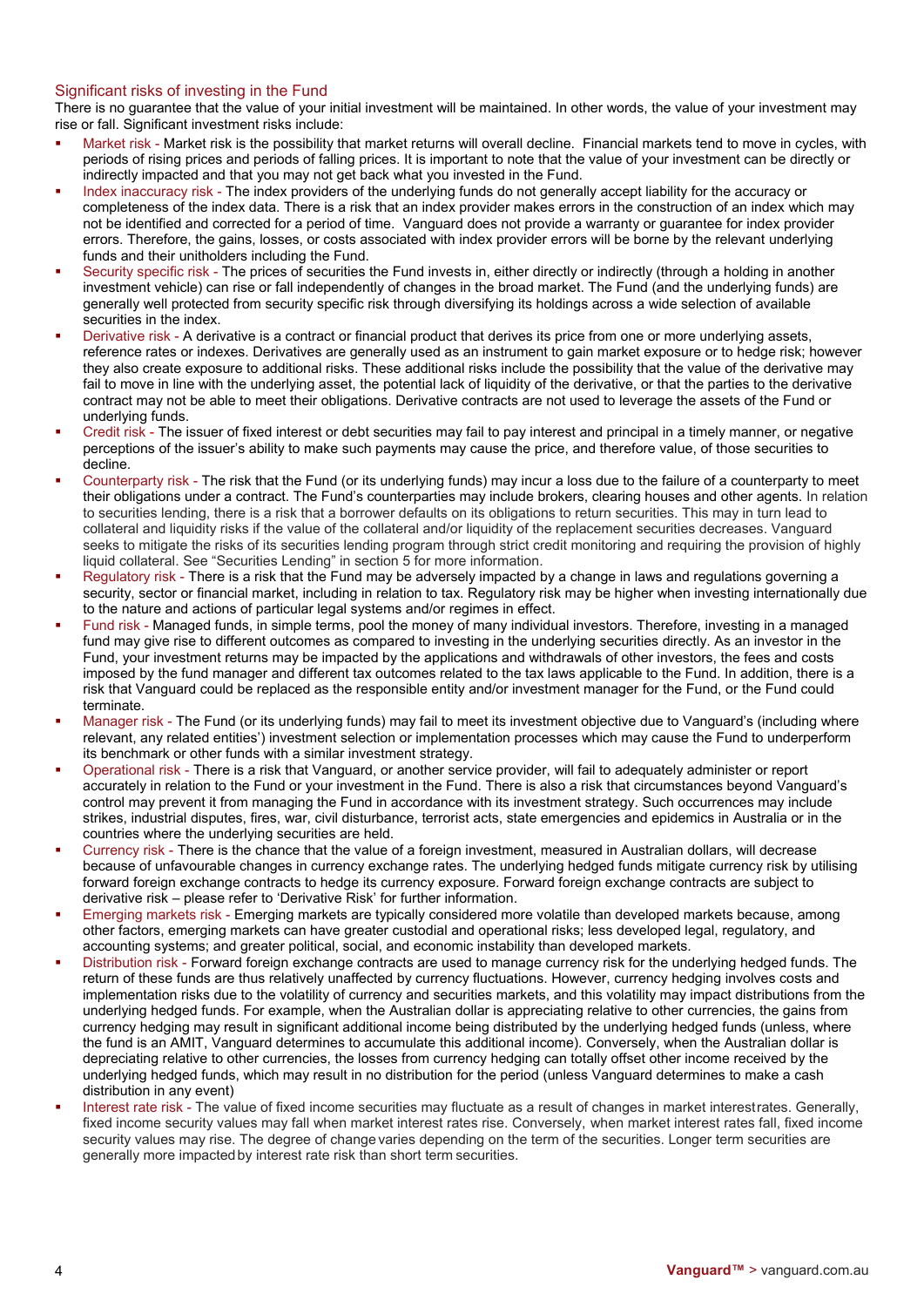# 5. How we invest your money

Warning: When it comes to choosing to invest in the Fund, you should consider the likely investment return, the risk and your investment timeframe.

## Investment strategy and investment return objective

The Fund seeks to track the weighted average return of the various indices of the underlying funds in which the Fund invests in proportion to the Strategic Asset Allocation (SAA) for the Fund, before taking into account fees, expenses and tax. The Fund holds units in underlying funds, including but not limited to:

- Vanguard Australian Fixed Interest Index Fund
- Vanguard Global Aggregate Bond Index Fund (Hedged)
- Vanguard Australian Shares Index Fund
- Vanguard International Shares Index Fund
- Vanguard International Shares Index Fund (Hedged)
- Vanguard International Small Companies Index Fund
- Vanguard Emerging Markets Shares Index Fund

Vanguard may, at its discretion, commence investing directly in the securities that are, have been or are expected to be in the indices of the underlying funds or in different funds. For more information about the underlying funds and the indices that they track, visit the Vanguard website at www.vanguard.com.au.

The Fund (or its underlying funds, where applicable) may engage in securities lending. Securities lending is a common practice where holders of securities make short term loans of shares in return for a fee, to incrementally increase returns to investors.

| Strategic asset allocation*           |                |               |
|---------------------------------------|----------------|---------------|
| Income assets                         | <b>SAA (%)</b> | Range (%)     |
| Australian fixed interest             | 3              | $1 - 5$       |
| International fixed interest (hedged) |                | $5 - 9$       |
| Total income assets                   | 10             | $8 - 12$      |
| <b>Growth assets</b>                  |                |               |
| Australian shares                     | 36             | $34 - 38$     |
| International shares                  | 26.5           | $24.5 - 28.5$ |
| International shares (hedged)         | 16             | $14 - 18$     |
| International small companies         | 6.5            | $4.5 - 8.5$   |
| Emerging markets shares               | 5              | $3 - 7$       |
| Total growth assets                   | 90             | $88 - 92$     |

| Minimum suggested investment<br>timeframe | Seven years.                                                                                                                                                                                       |
|-------------------------------------------|----------------------------------------------------------------------------------------------------------------------------------------------------------------------------------------------------|
| Summary risk level                        | High – The potential for higher returns than lower risk investments, however there is the<br>higher potential for below average returns and/or some capital loss over the investment<br>timeframe. |
| Who it may suit                           | Investors seeking long term capital growth, but requiring some diversification benefits of<br>fixed income to reduce volatility.                                                                   |

\*This is a targeted strategic asset allocation. In addition, cash or cash-equivalent instruments may be held (directly or through investing in a Vanguard fund) for the purposes of liquidity management and derivatives may be used to manage market exposure.

*You should read the important information about how we invest your money (including in relation to the use of derivatives, securities lending and cash management of the Fund) in the Reference Guide before making a decision. Go to section "How Vanguard invests" of the Reference Guide located at www.vanguard.com.au/offerdocuments. The material relating to how we invest your money in the Reference Guide may change between the time when you read this PDS and the day when you acquire the product.* 

#### Environmental, social, and ethical considerations

Vanguard does not take into account labour standards, environment, social or ethical considerations when selecting, retaining or realising investments in the Fund to track the performance of the benchmark index.

#### Changing the investment strategy

Vanguard may from time to time vary the investment strategy of the Fund (or an underlying fund), including by changing the target benchmark or strategic asset allocation. Vanguard will notify investors of any such changes.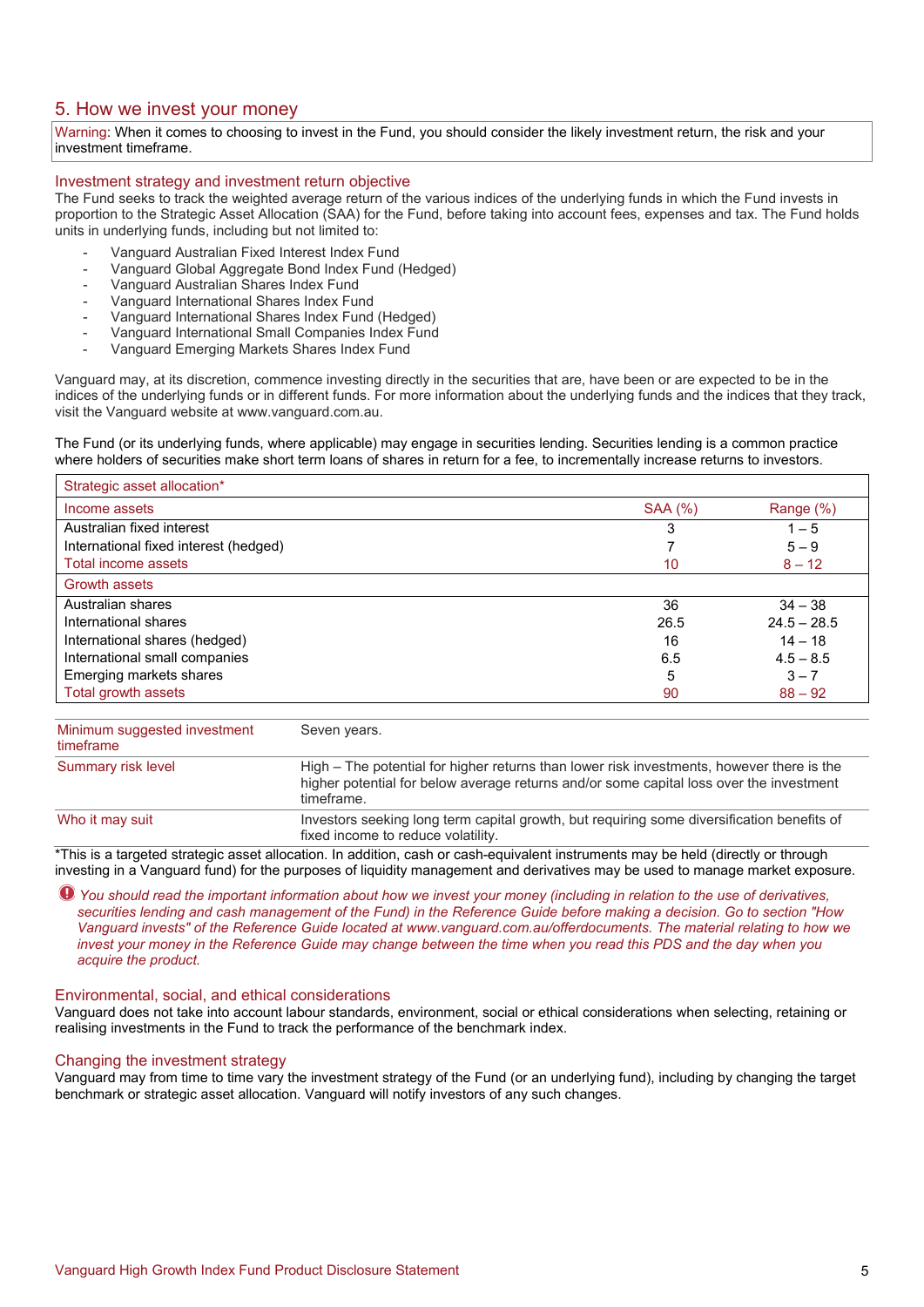# 6. Fees and costs

**Did you know? Small differences in both investment performance and fees and costs can have a substantial impact on your long term returns. For example, total annual fees and costs of 2% of your investment balance rather than 1% could reduce your final return by up to 20% over a 30 year period (for example, reduce it from \$100,000 to \$80,000). You should consider whether features, such as superior investment performance or the provision of better member services, justify higher fees and costs. You may be able to negotiate to pay lower contribution fees and management costs where applicable. Ask the fund or your financial adviser.**

**To find out more:** If you would like to find out more, or see the impact of the fees based on your own circumstances, the **Australian Securities and Investments Commission (ASIC)** website (www.moneysmart.gov.au) has a managed funds fee calculator to help you compare different fee options.

## Our fees and costs

The following table shows the fees and other costs you may be charged. This information can be used to compare costs between different simple managed investment schemes. These fees and costs may be deducted from your account balance, from the returns on your investment or from the Fund assets as a whole.

Taxes are set out in section 7 of this PDS. You should read all the information about fees and costs because it is important to understand their impact on your investment.

| Type of fee or cost                              | <b>Amount</b> |  |
|--------------------------------------------------|---------------|--|
| Fees when your money moves in or out of the Fund |               |  |
| <b>Establishment fee</b>                         | Nil           |  |
| Contribution fee                                 | Nil           |  |
| Withdrawal fee                                   | Nil           |  |
| Exit fee                                         | Nil           |  |
| Management costs                                 |               |  |

| The fees and costs for managing your investment | Vanguard's management fee 0.29% p.a.*<br>Indirect costs | 0.00% p.a.** |
|-------------------------------------------------|---------------------------------------------------------|--------------|
|                                                 |                                                         |              |

# \*The amount of this fee may be negotiated.

\*\*Indirect costs are based on an estimate as at the date of this PDS and may vary over time. Vanguard may update indirect cost information on its website where the overall change to the management cost is not materially adverse to investors.

Buy/sell spreads apply to the Fund. As at the date of this PDS, a buy spread of 0.08% is charged on each contribution and a sell spread of 0.09% is charged on each withdrawal. This amount is reflected in the buy price and sell price respectively for units in the Fund and is not separately charged to the investor.

Vanguard may vary the buy/sell spreads from time to time, including increasing these costs without notice when it is necessary to protect the interests of existing investors and if permitted by law. The updated information will be disclosed on our website.

The management fee for the Fund incorporates Goods and Services Tax (GST) after taking into account any expected input tax credits. Vanguard may change fees or introduce fees without your consent if permitted by the constitution for the Fund. At least 30 days prior notice will be given to unitholders before any management fee increase.

# Additional explanation of fees and costs

## Example of annual fees and costs

The following table provides an example of how the fees and costs for the Fund can affect your investment over a one year period. You should use this table to compare this Fund with other simple managed investment schemes.

| Example - Vanguard High Growth Index<br>Fund |               |              | Balance of \$500,000 with a contribution of \$5,000 during year                                                                                                                                                                             |
|----------------------------------------------|---------------|--------------|---------------------------------------------------------------------------------------------------------------------------------------------------------------------------------------------------------------------------------------------|
| Contribution fees                            |               | Nil          | For every additional \$5,000 you put in, you will be charged \$0.                                                                                                                                                                           |
| <b>PLUS</b> management costs comprising:     |               | $0.29%$ p.a. | And, for every \$500,000 you have in the Fund you will be charged<br>\$1,450 each year.                                                                                                                                                     |
| Vanguard's management fee: 0.29% p.a.        |               |              |                                                                                                                                                                                                                                             |
| Indirect costs:                              | $0.00\%$ p.a. |              |                                                                                                                                                                                                                                             |
| <b>EQUALS</b> cost of fund                   |               |              | If you had an investment of \$500,000 at the beginning of the year and<br>you put in \$5,000 during that year you will be charged fees of \$1,450 <sup>AB</sup> .<br>What it costs you will depend on the fees you negotiate with Vanguard. |

 $\overline{A}$  Assumes that the \$5,000 contribution occurs on the last day of the year and that there is a constant account balance of \$500,000 throughout the year. Additional fees may apply.

B A buy spread of 0.08% would also apply. For every \$5,000 you put in, you will be charged \$4.00.

If you consult a financial adviser, you may have to pay additional fees to the adviser. Please refer to your Statement of Advice for details of these fees (if any).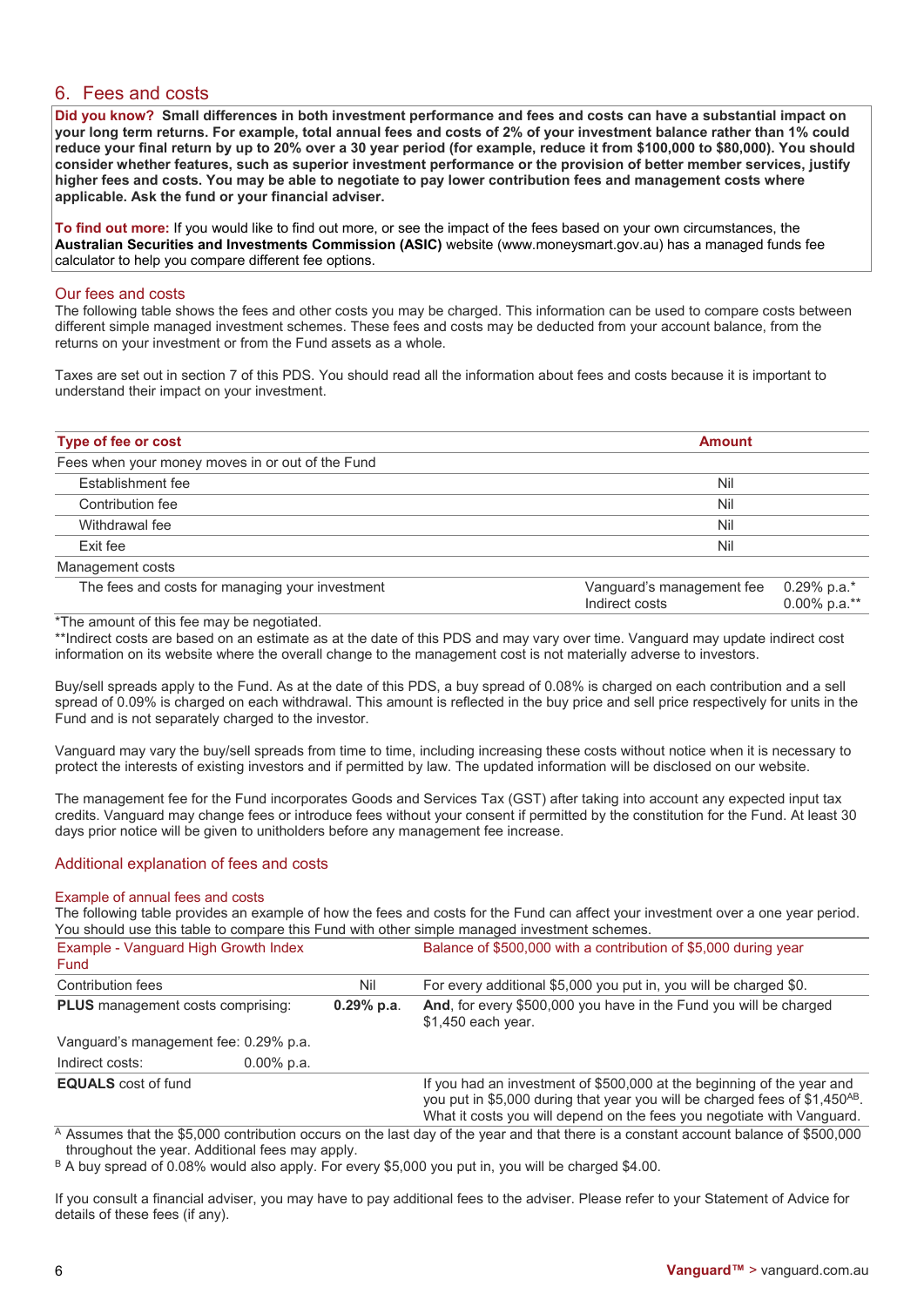#### Management costs

Management costs are made up of Vanguard's management fee that is deducted from the returns of the Fund and may include indirect costs.

The management fee is Vanguard's remuneration for managing and overseeing the operations of the Fund. Any expenses that Vanguard may recover from the Fund are paid out of this management fee and are not an additional cost deducted from the assets of the Fund. The amount of this fee can be negotiated. Where the Fund invests in an underlying Vanguard fund which is managed by Vanguard, Vanguard's management fee in the underlying fund is fully rebated back to the Fund and so does not need to be counted in indirect costs for the Fund.

Indirect costs refers to the fees and other management costs (if any) arising from underlying funds and the costs of certain over-thecounter derivatives. Indirect costs are not an additional fee paid to Vanguard. The indirect costs are based on an estimate as at the date of this PDS and may vary over time. Vanguard may update indirect cost information on its website where the overall change to the management cost is not materially adverse to investors.

Vanguard has a managed funds fee calculator on our website that can be used to calculate the impact of fees and costs on your account balance. The Australian Securities & Investments Commission (ASIC) also has a managed funds fee calculator on their website at www.moneysmart.gov.au that can be used to calculate the impact of fees and costs on your account balance.

 $\bullet$  You should read the important information about fees and costs in the Reference Guide and transaction and operational costs in *the Vanguard Transactional and Operational Costs Guide before making a decision. Go to section "Fees and costs" of the Reference Guide and the Vanguard Transactional and Operational Costs Guide located at www.vanguard.com.au/offerdocuments The material relating to fees and costs in the Reference Guide and the Vanguard Transactional and Operational Costs Guide may change between the time when you read this PDS and the day when you acquire the product.*

# 7. How managed investment schemes are taxed

Warning: Investing in a registered managed investment scheme is likely to have tax consequences. You are strongly advised to seek professional tax advice.

Registered investment schemes generally do not pay tax on behalf of members. However, Vanguard may be required to withhold tax from each distribution at the relevant withholding tax rates under certain circumstances. You are assessed for tax on any income and capital gains generated by the registered managed investment scheme to which you are entitled.

The information below is a brief summary of the taxation information relating to Australian tax residents who hold their fund units on capital account for income tax purposes. It assumes that the Fund qualifies as and elects to be an Attribution Managed Investment Trust (AMIT). Please refer to the website for the current taxation status of the Fund.

As an AMIT, Vanguard will seek to attribute all of the taxable income of the Fund to investors each financial year. It is possible for investors to be attributed taxable income without receiving equivalent amounts of cash distributions. In this case, investors may be entitled to an increase in the tax cost base of their units.

Investors may be liable to pay tax on capital gains realised on the sale of units in the Fund, either by withdrawal or transfer. There may also be a distribution and/or attribution of taxable income associated with a withdrawal from the Fund in certain circumstances, such as where the size of the withdrawal exceeds a certain threshold.

Should the Fund not qualify as an AMIT at any time in a financial year, then Vanguard expects to pay cash distributions based on the Fund's taxable income. In this case, investors will be assessed for tax on their share of the net taxable income of the Fund (both income and capital gains generated by the Fund) in the year to which their entitlement relates, irrespective of whether the income is reinvested in additional units or the income payment occurs at a later date.

*You should read the important information about taxation in the Reference Guide before making a decision. Go to section "Taxation" of the Reference Guide located at www.vanguard.com.au/offerdocuments. The material relating to taxation in the Reference Guide may change between the time when you read this PDS and the day when you acquire the product.* 

# 8. How to apply

- To invest in the Fund:
- 1. Read this PDS.
- 2. Read the important information referenced in the Reference Guide.
- 3. Complete the applicable Vanguard Wholesale Funds Application Form. We need to collect this information in order to process your application, including to comply with Anti-Money Laundering and Counter-Terrorism Financing legislation.
- 4. Read and sign the declaration in the Application Form.
- 5. Attach your supporting identification documents, including any power of attorney authorisations.
- 6. Lodge your Application Form together with your supporting identification documents. We recommend that you keep copies for future reference.

For more information about the process to apply, please refer to the Reference Guide and the Application Form itself.

Vanguard may, in its absolute discretion, accept or refuse to accept, in whole or in part, any application or subscription for units. Vanguard need not give any reason for refusal. If for any reason Vanguard refuses or is unable to process your application to invest in the Fund, Vanguard will, subject to any legal and regulatory requirements, return your application money to you. You will not be